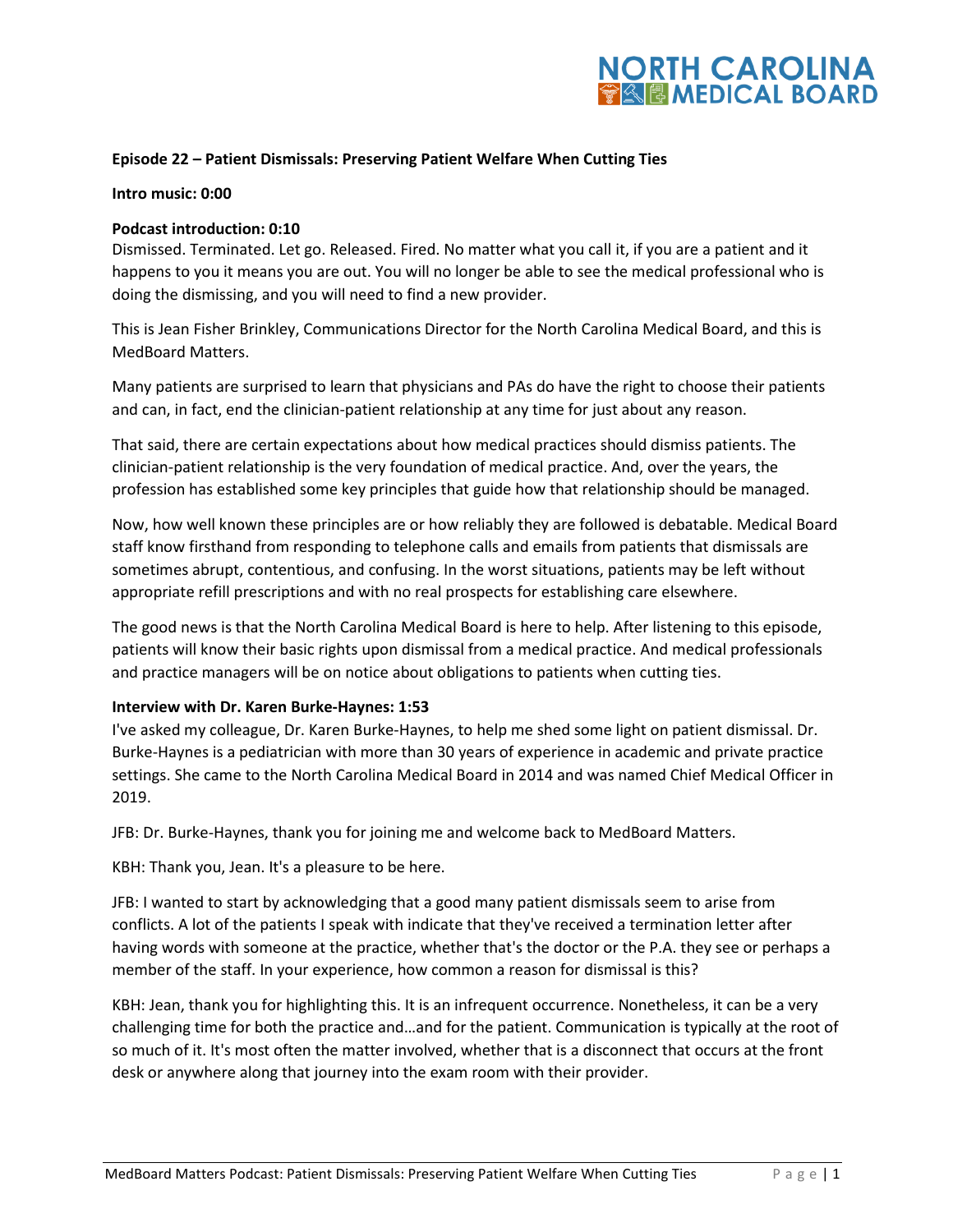### **NORTH CAROLINA TA EMEDICAL BOARD**

JFB: OK, so you said it's not common. That's great to hear. You know, sometimes I think my view may get a little distorted because the people who reach out to the medical board are generally the people who have had a bad experience or who are upset in some way. Are disputes one of the main reasons or what are some other reasons, you know, other than interpersonal conflicts that could cause the clinician patient relationship to break down to the point that the medical professional just feels they can no longer continue?

KBH: I believe terminations and the frequency of them are in all likelihood, dependent upon the nature of the practice, whether it is a primary care office, a pediatric office or an adult setting, a setting in pain management. But perhaps it's a thing that varies. I would…I would consider the possibility that the frequency varies depending on the specialty that's involved. As a primary care physician who practiced for approximately 30 years, I really believe that the number of clients we had to terminate from the practice didn't exceed perhaps five over an entire career, perhaps ten at the very most. So again, in a pediatric setting, long term relationships, perhaps that's not as often, but it could vary depending on the community and the nature of the problem. And the specialty.

JFB: OK, now let's spend a little bit of time talking about a good, healthy clinician patient relationship and what elements, you know are involved in that. Because, you know, we're starting from a point of talking about dismissal and when things break down to the point that the clinician no longer feels they can continue to care for a patient. But let's pivot and talk about what a healthy patient relationship looks like. I think you've mentioned trust, you know, mutual trust is important.

KBH: Absolutely. Absolutely. There is a need and a very strong need for that to be central to the relationship and the variables that contribute to that, I think are shared by both the licensee of the board and the patient entering the exam room. To the extent that they are successful in establishing a rapport and a connection that one would call therapeutic, i.e., the patient feels connected to that provider, trusts their ability, and respects their presence as part of their care team. I do believe that the ability to form and have an extended relationship that is successful increases significantly. Breakdowns can happen. And I do think, though, that the importance and perhaps the pressure or perhaps the expectation is another way of framing it, we have at the medical board of our licensees is that professionalism rules the day and this is not something that naturally comes easily. I think we're all clinicians communicating with a diverse patient population, diverse communication styles. You can only imagine that there are going to be times when things are not going to flow well because of miscommunication, missed body language and so forth. But we do our best.

JFB: OK. All right. I'm still stuck on this idea of reasons. You know, what are the specific things that go wrong in that therapeutic relationship that create circumstances where the clinician just doesn't feel like it makes sense for them to continue treating the patient. One that comes to my mind is patient compliance. Is that something that enters into this decision for the clinician to break ties with the patient?

KBH: Absolutely. Jean, thank you for placing that in the middle of this conversation. Compliance is incredibly important to relationships. If one were to use, for instance, the matter of compliance let's say, with a diabetic and their medication and their care routine. Someone with hypertension, particularly challenging cases of hypertension, and the need then for frequent interactions with their provider and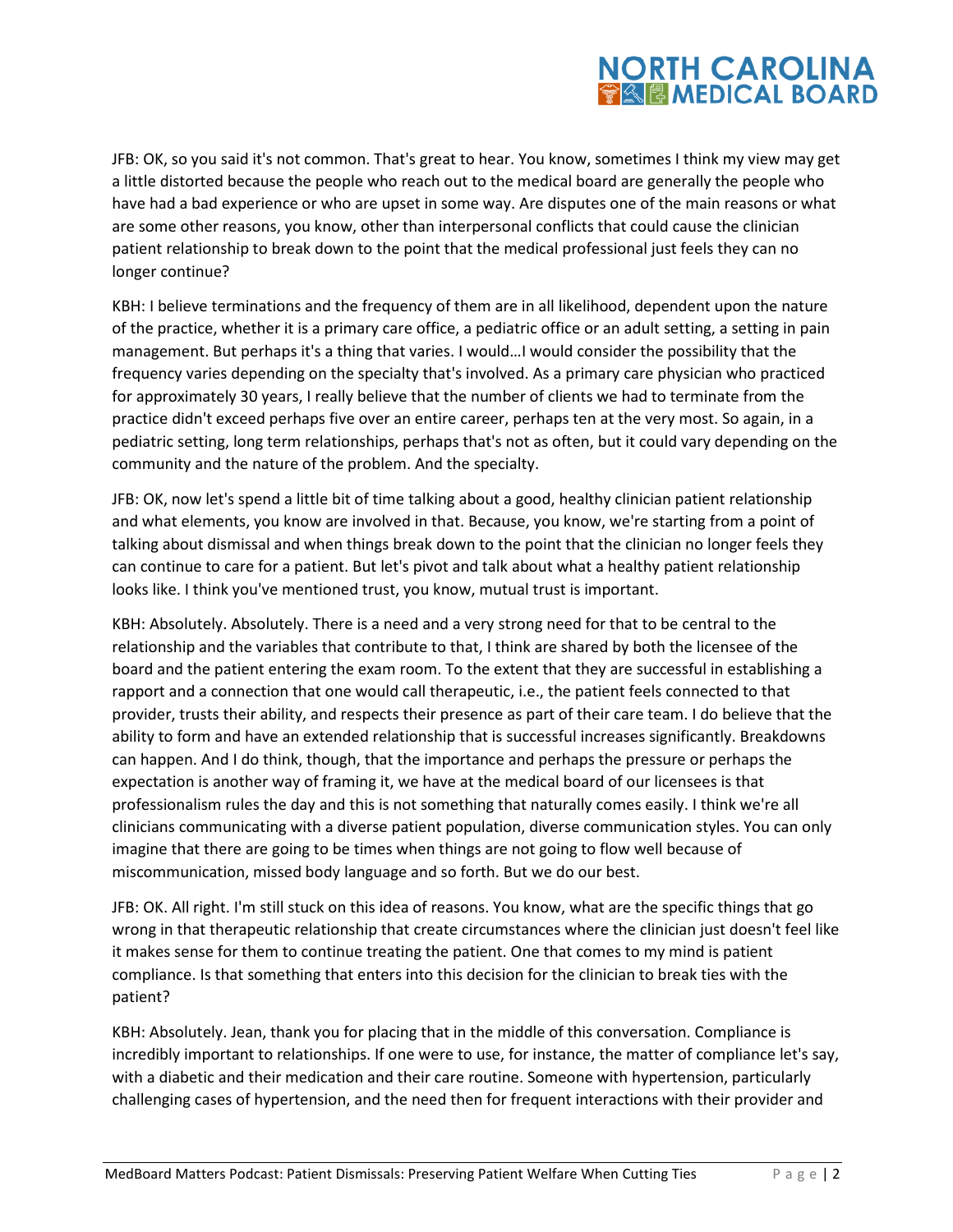the challenges that arise when a care plan has been initiated, but there has been no movement. A care plan has been initiated, but we're finding broken compliance. That challenges the relationship on several levels. First, I think one could note that it's a discouragement…point of discouragement. And then for a licensee who feels the responsibility of the outcome, there actually may not be an interest in continuing a relationship where one feels vulnerable to the consequences of the other half of the team, so to speak. The patient choosing not to, actively choosing not to comply with a recommended course of treatment, very challenging on several levels.

JFB: Right now, I'm guessing there would be many discussions that would take place between the treating clinician and the patient before it got to the point that the clinician concluded, "I just can't help this person because they're not taking my advice". Is that a safe assumption?

KBH: Oh, absolutely. I would expect under the best of circumstances that there would be a series of conversations discussing this question of why there has not been. To explore the reasons why. To problem solve through those reasons. If that's at all possible. Is it a resource situation? What exactly is going on? Is it an emotional issue? Is it a depression issue? Certainly, a licensee who's highly engaged with the patient would be asking these questions and encouraging them, providing alternatives, changing medications. If it's a twice a day medication, but it needs to be once a day. Exploring these options. Exploring the reasons why. And if after all of that is done, we're still at a stalemate, I think it should not be surprising if there becomes a time when a licensee might feel they have exhausted their ability to make a difference for that patient and therefore would recommend a different setting.

JFB: Gotcha. Now, are there circumstances where it's appropriate for a patient to ask the provider or the practice to reconsider a termination? Maybe there have been clues along the way that there were problems, but the patient still feels blindsided that, gosh, I didn't think things had gotten to the point where they were going to tell me, I can't be seen here anymore. Do you think that it's ever appropriate for a patient to say, can we work this out? Or is it generally the case in your experience that once a clinician has come to that place where they feel a patient needs to be released, that their mind is made up?

KBH: Well Jean, you know, the answer to that might well vary with the structure of the practice. If it is a multi-provider practice, there may be a space, a room, an opportunity to have a conversation about reconsidering a decision to terminate. I think a patient who really ultimately values the care, values the structure, or perhaps are limited geographically should raise this question with the practice manager, perhaps with the clinician, if possible, coming in, prepared to listen and coming in prepared to share would be a good thing to do. I think there is no concern with offering that as a potential solution to a situation where miscommunication might have overwhelmed the relationship.

JFB: OK, and I should note that the medical board does have a position statement on the licensee patient relationship that does recommend if it comes to the point where a patient is going to be terminated, that they should receive a written termination letter that specifies am I being dismissed just from this one provider or am I being dismissed from the practice at large so that there would be some clue if that was even an option?

KBH: Yes.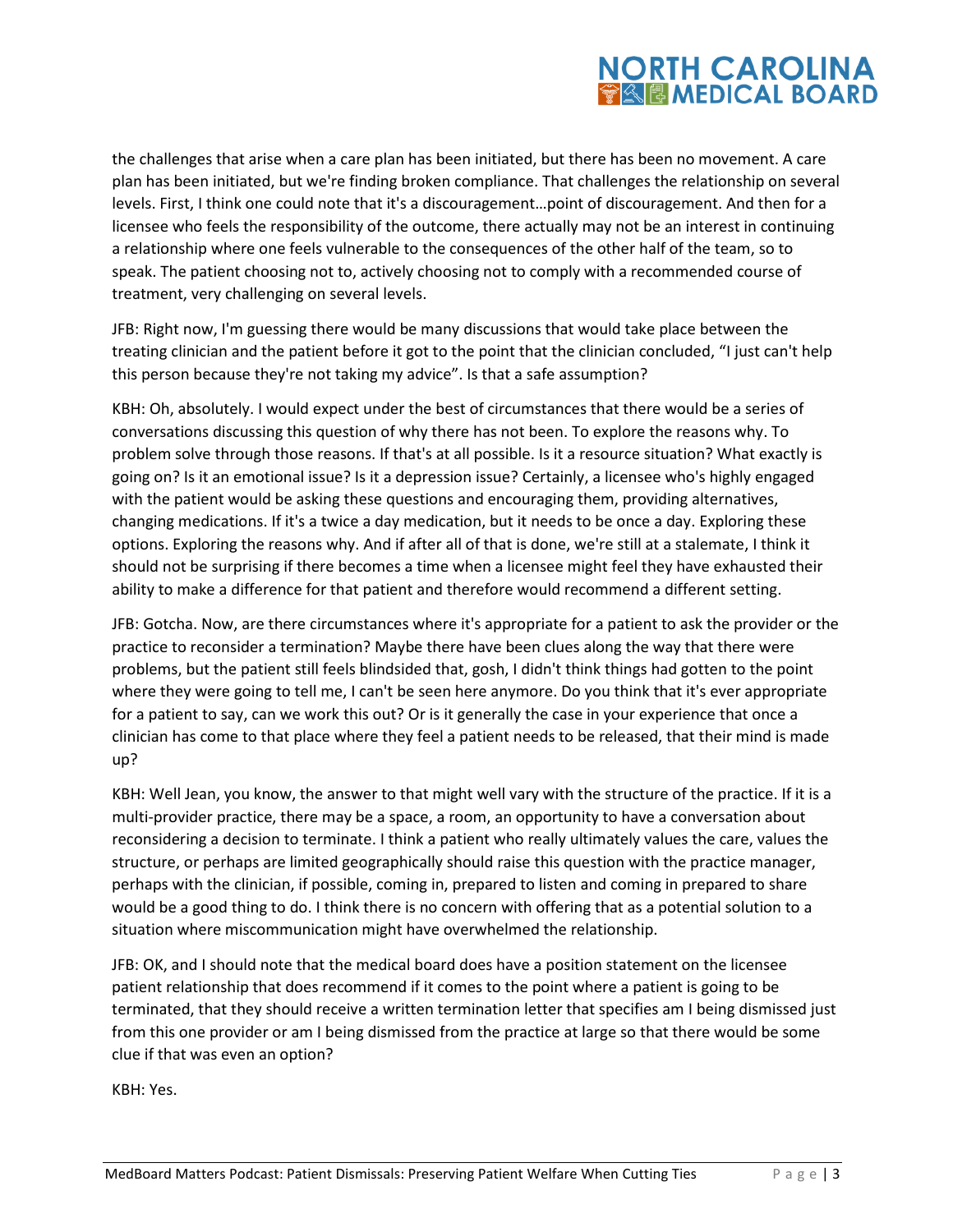JFB: Let's briefly review the clinicians ongoing responsibilities to a patient who's being released. That same position statement that I just referenced certainly does affirm that the licensee has the right to choose what patients they care for. But it also indicates that if a patient is terminated, they should be terminated, must be terminated in a way that supports continuity of care for that patient. What does that look like in real life? Let's say with…with refills, for example, that's a common issue that we receive calls about.

KBH: Absolutely. Great question, Jean. The most and the highest response to a situation would be to offer to that patient the opportunity for medication refills and any aspect of urgent care that they might need in that 30-day window and perhaps go just an extra measure further, if not in the letter and in a conversation to clarify what it is that we mean by urgent care. Certainly, the ability to access medication refills is the bare minimum that should be provided to that patient. Additional insights and providing options for alternative care might be appropriate, particularly for those who might have active, complex disease processes that need to be managed. Providing referrals and guiding a transfer of care is a level of service that I think licensees should be open to providing.

JFB: Mm-hmm. OK, what about access to medical records?

KBH: Always, always access to the medical records. That is a standard that should not be breached. Though, the medical records should be provided in a timely manner depending on the date of request for transfer of care.

JFB: Great. And I think there might be some exceptions in the area. We talked earlier about pain management practices. One of the circumstances that I have had to respond to on more than one occasion is a patient who reports that they've been dismissed from their chronic pain provider and that the chronic pain provider does not intend to provide them with a bridge prescription, which they're obviously very concerned about. You know, many patients will call and voice concern about being forced to do without medicine. Obviously, this is going to be dependent on the specific, unique circumstances to each case, but can you talk a little bit about what the board's expectations might be for a clinician in that situation, a pain prescriber who is dismissing a patient?

KBH: Jean, this is another very sensitive area. And perhaps I'll start by saying a single answer is not the best answer. I'll take an attempt at this by stating that there's a level of responsibility that I do believe falls with the licensee to be aware of the challenges that that patient might have in aligning themselves with ongoing care. And there should be close attention paid to how long it will take for them to secure a new medical home and to have prescriptions provided for bridge coverage. Now, there is no codified rule, regulation that states that a licensee must supervise that process. However, in light of the challenges in the community right now and finding providers who will accept and take over care for pain management, I do believe the highest and best response to expect from our licensees is attention paid to handing off care as opposed to either denying an opiate or controlled substance or setting a prescribed period of time and saying, well, you know, once that time is passed, I'm no longer responsible.

JFB: Thank you so much for those points. I wondered if you could specifically address the situation where perhaps a patient has been dismissed from a pain practice because they are non-compliant and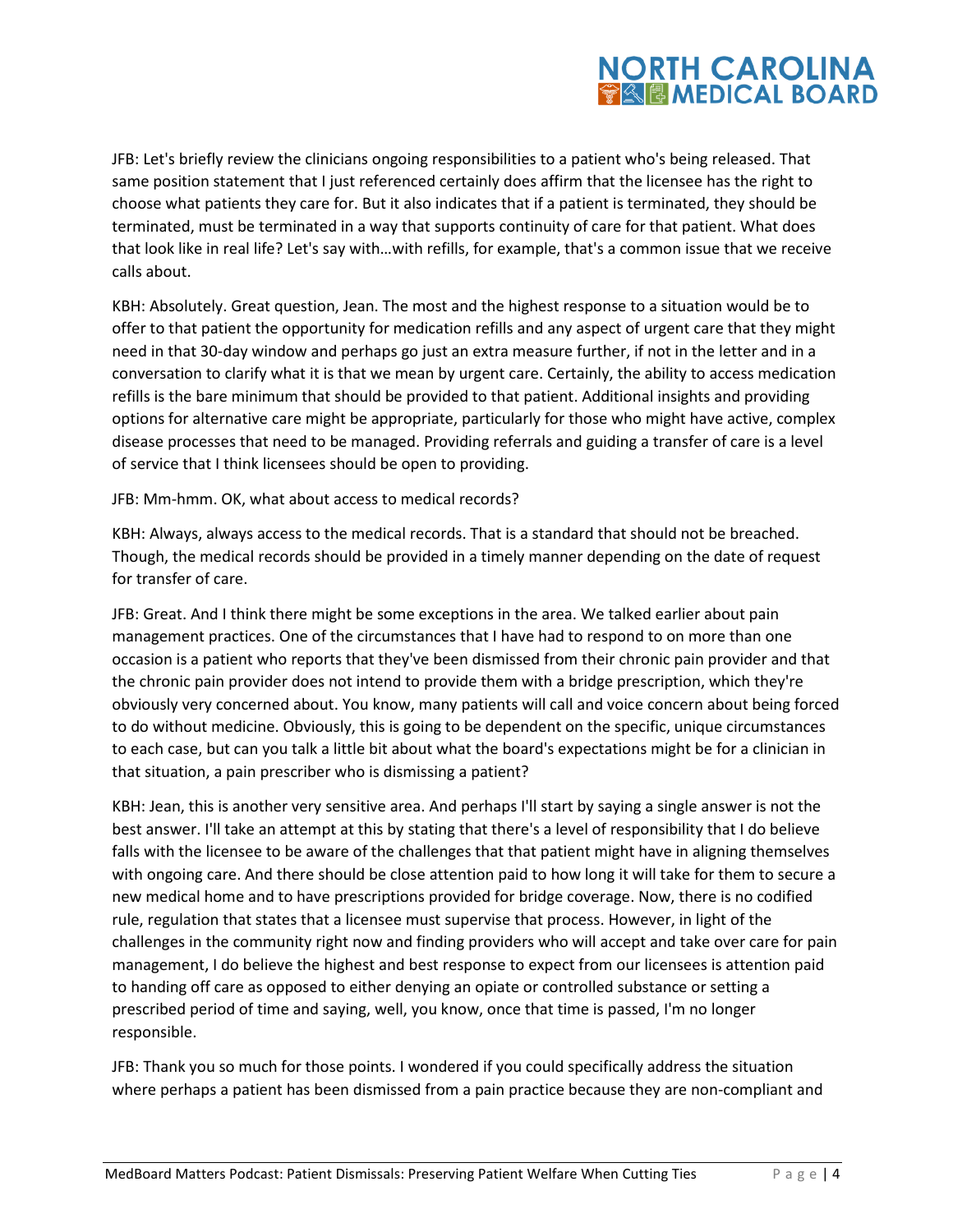that could be non-compliant in that they missed a pill count, that they had a positive urine drug screen for non-prescribed medications, and anything in between, I imagine. If a prescriber dismisses a patient because they don't believe they're compliant with the treatment plan, how does that change the calculus for whether they determine what's appropriate in terms of refill prescriptions? I know that's an incredibly difficult question to answer because again, the circumstances in each case are going to be so specific.

KBH: Jean, you raise a very, very challenging scenario and it is a complex dynamic that licensees have to negotiate with their patients. I think because of the nature of controlled substances and some of the concerns around withdrawal and other patient safety issue, a licensee might want to pause and give greater consideration to what is involved to dismissing from the practice and their 30-day mandated attention to their care. I'll be more specific. Patients at this point are having some challenges in identifying new medical homes where prescribing chronic opiates, for instance, for pain is a challenge. It's finding that space where their care can be continued and without disruption. So, a licensee may want to challenge themselves to be attentive to handing that patient off into a new environment. And until they have successfully done so, perhaps providing some level of supervision until that care link has been made. To deny that might cause harm for that patient. So, it is a consideration it's something licensees should be thinking of.

JFB: Right. I think it's important to underscore that point because again, you know, the board's position is that the termination and should support continuity of care for the patient and perhaps would be important for the licensees in the audience to hear that they wouldn't get in trouble, for example, if they issue a bridge prescription to a patient who has been dismissed.

KBH: May I create a scenario? Certainly, I think a licensee who has done a urine drug screen that has been confirmed and the medication that they are prescribing is not present in that urine screen. And you are 100% convinced that this patient is diverting this medication and therefore there are no risks regarding withdrawal and no concerns about untoward circumstances. The dismissal of a patient from a pain management scenario has multiple variables that need to be considered. The responsibility to provide prescription coverage is dependent upon our licensee's level of concern about the diversion of the medication, ad opiate for instance. If there has been sufficient documentation of a negative screen for the prescribed controlled substance, that licensee would be well within the scope of acceptable standards to discharge without an obligation to continue to fill medication.

### JFB: Mmm. OK.

KBH: Where there is any question, however, around that matter. If it's inconsistent use, periodic negative screens, perhaps wisdom would be such that providing a bridging prescription would be a prudent thing to do to avoid any unexpected negative consequences.

JFB: I think that's going to be a really helpful clarification for some. I had not really intended us to spend so much time on…on pain management, but it is it causes people to contact the medical board. So, I thank you for getting into the weeds with that for a bit. So, if we could, though, we had just briefly touched on at the beginning of our conversation the notion that sometimes a dismissal can arise from a negative interaction with a member of the staff. It's not even with the licensee, him or herself, but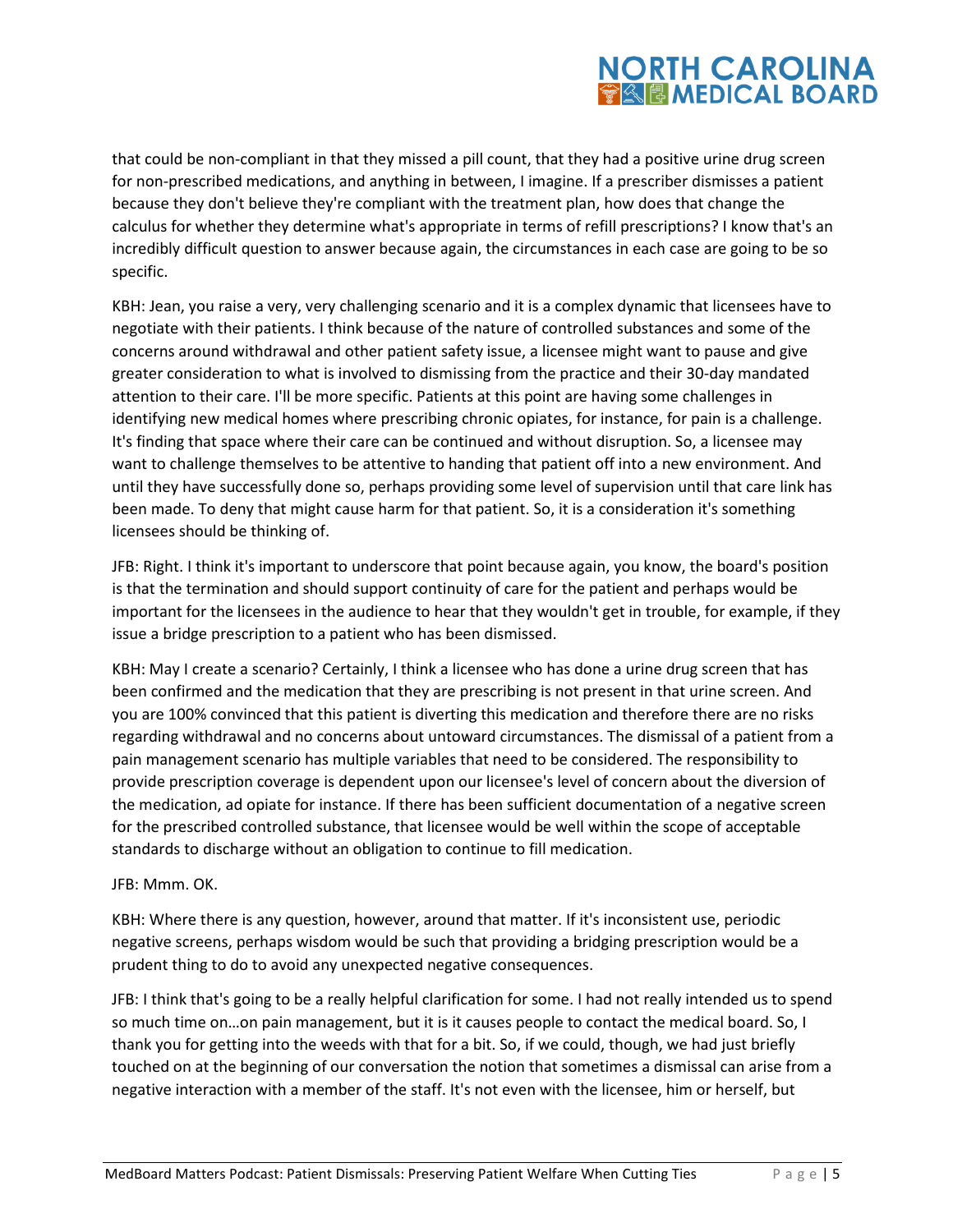

someone at the front desk perhaps, or someone in billing. Do you have any thoughts on those types of negative interactions and how they can contribute to a decision to dismiss?

KBH: Well, Jean, those sources of complaints leading to dismissal are perhaps more common than one might imagine. The licensee is sometimes the last person to know that something on towards has happened at the front desk or there have been some challenges in the billing area. There have been situations where licensees have not been aware in larger practices that a patient has been dismissed. Not a practice that we endorse at the board. I certainly think in those cases we encourage that practices established protocols where the caring provider is made aware of the challenge. And if there is going to be a dismissal of that, that component, the medical care component is processed into the overall decision making. But front desk interactions can be a bit testy and our oftentimes the place where things start to fall apart.

JFB: It sounds like there's a real need for good communication between the front desk, the front of the house and the clinician because there are, as we've been discussing, professional obligations involved here. So, if a patient is dismissed and the principles that we've discussed aren't observed, that could be putting the provider in a vulnerable position where they would be perhaps responding to a board inquiry about why they had not complied with the board's position on patient dismissal.

KBH: Yes, that is understandably a very frustrating case situation for a scenario for a licensee to find themselves. But it has happened.

JFB: So perhaps to end on a more positive note, we've been talking about, you know, when things go wrong and reasons that clinicians or their practice staff determined that a patient should not continue as a patient. How could we perhaps avoid more of these situations? What are the ways that patients and providers can nurture healthy clinician relationships?

KBH: Great question, Jean. I believe the center of it for the clinician is self-awareness. Being in that space, being fully present and applying oneself to the art of listening. Professional demeanor, maintaining a boundary is very important because it allows us to maintain the distance required to understand and assess your patients' needs and to provide well-thought-out responses that mean something to that person to connect with them at the level at which they are presenting to your office. This is not easy, but it is certainly a craft worth dedicating oneself to…to facilitate the kinds of connections that not only help with preventing having to sever relationships, but also facilitating good patient care. The same holds for the front desk of the office. I think a licensee would be really wise to periodically pause with practice managers and their team to ask questions and to allow their staff to give them feedback about their patients. How they interact at the front desk, and any challenges that might be occurring. Preventive approach to it, and being ready, perhaps having protocols in place to assist with successful outcomes.

JFB: Great. Thank you so much for joining me and for talking through this difficult subject. I know it's not an easy one for our licensees to navigate.

KBH: Thank you, Jean, for the opportunity to speak with you about this.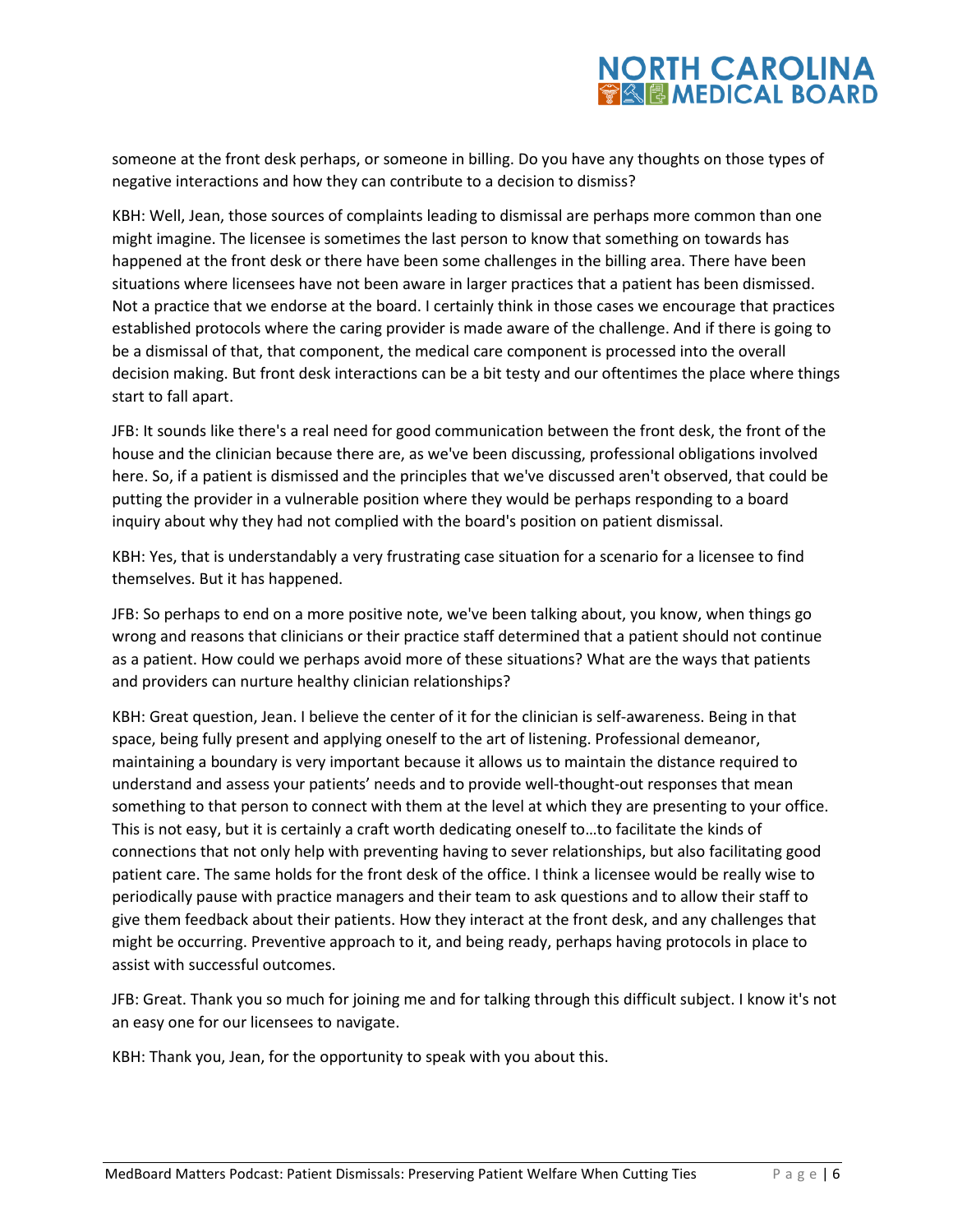#### **Podcast Closing: 23:51**

Ok, that's the big picture. Now let's drill down into the details. Remember that position statement Dr. Burke-Haynes and I talked about? It's called the Licensee-Patient Relationship and it's intended to guide licensees and set out the Board's expectations.

Bottom line, the medical board expects patient welfare to be the licensee's first consideration. And, yes, this applies even when a medical professional or medical practice determines that it's best to terminate a patient.

When providers dismiss patients, they should do it in a particular way to avoid violating their professional obligations and possibly opening themselves to an accusation of patient abandonment.

So, what is appropriate procedure for dismissing a patient? This is detailed in the section of the position statement entitled, Termination of the Licensee-Patient Relationship.

First, patients have a right to written notice that they are being dismissed. The patient or his or her representative should be notified in writing of the decision to terminate the clinician-patient relationship. The position statement specifies that a minimum of 30 days' notice should be provided. This is the minimum amount of notice. In some situations, patients may face wait times greater than 30 days before they can be seen by a different provider. In such cases, the practice may want to consider a longer winddown period for the dismissed patient or allow more than one month of prescription refills to bridge them.

Speaking of prescription refills, a patient has a right to have their medications refilled upon being discharged from a practice. The minimum expectation is a 30-day supply for medicines that are taken daily. If patients aren't able to access care within a month, it may be necessary to provide additional refills. You might be surprised how frequently the medical board hears from patients that a practice has declined to refill medication for blood pressure, depression, or other chronic medical conditions upon dismissal. Remember the medical professional who ended the clinician-patient relationship has a responsibility to support continuity of care and to uphold patient welfare. It does no one any good to force patients off of established treatment regimens. Practice staff should be educated about the prescriber's professional obligation to avoid disruptions to care, as failure to provide appropriate refills could make their employer vulnerable to complaints of patient abandonment.

As Dr. Burke-Haynes noted, there are some limited exceptions to the refill rule, typically when controlled substances are involved and the prescriber strongly suspects the patient is diverting prescribed medications. Let's say the patient's prescription history with the North Carolina Controlled Substances Reporting System indicates that prescriptions are refilled monthly, but multiple urine drug screens are negative for the prescribed drug. Since the patient doesn't appear to be taking the medication, it's safe to refuse any further refills. In many other situations – a pain patient who has missed a pill count or who has used marijuana to supplement their pain treatment – Dr. Burke-Haynes noted that it is acceptable practice to provide the patient with at least a 30-day refill to avoid forcing the patient into withdrawal.

Next, the patient has a right to receive copies of their medical records upon request. It's never appropriate to withhold access because a patient has been dismissed. Providing access to medical